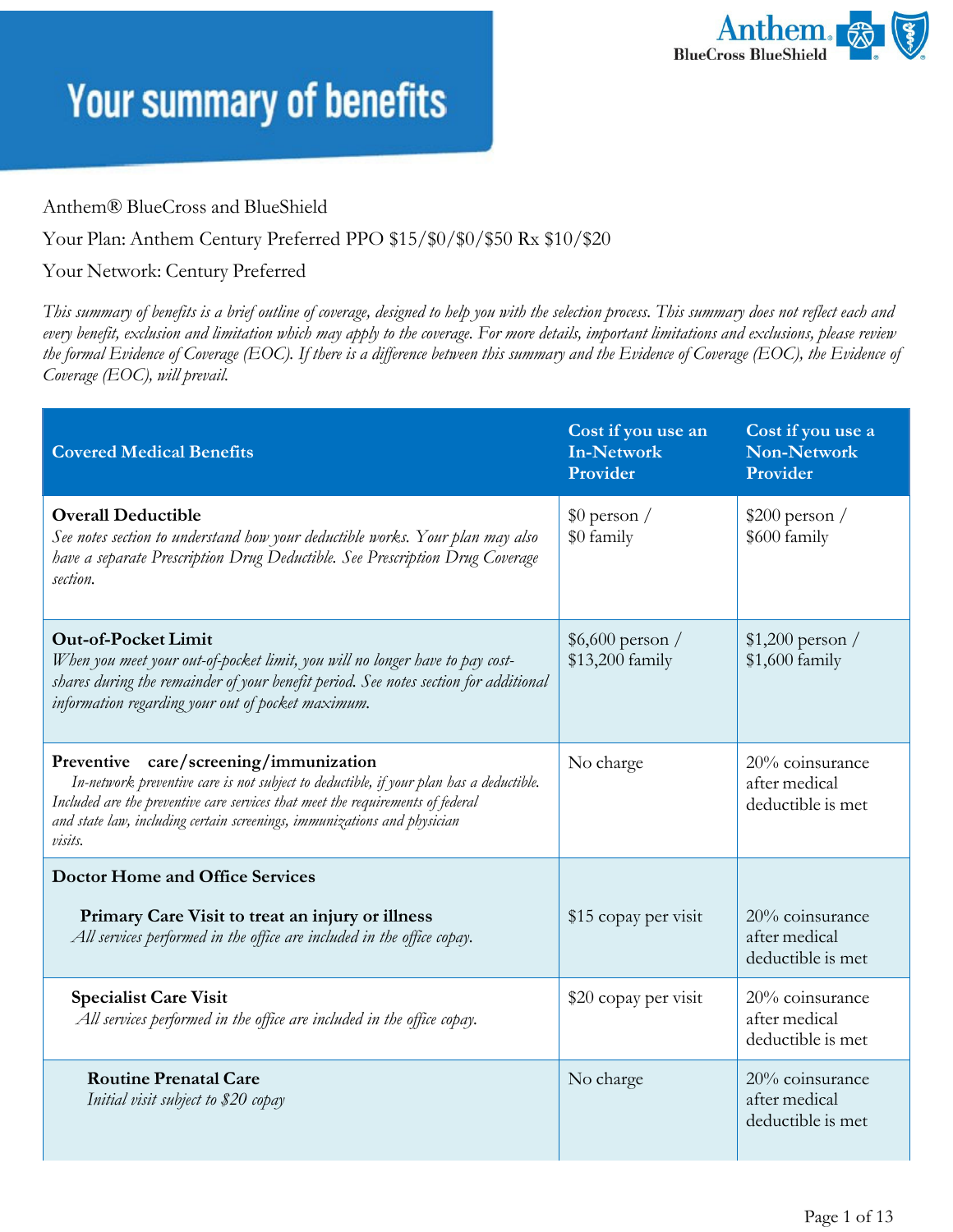| <b>Covered Medical Benefits</b>                                                                                                                | Cost if you use an<br><b>In-Network</b><br>Provider | Cost if you use a<br><b>Non-Network</b><br>Provider   |
|------------------------------------------------------------------------------------------------------------------------------------------------|-----------------------------------------------------|-------------------------------------------------------|
| <b>Routine Postnatal Care</b>                                                                                                                  | No charge                                           | 20% coinsurance<br>after medical<br>deductible is met |
| <b>Other Practitioner Visits:</b>                                                                                                              |                                                     |                                                       |
| Retail Health Clinic                                                                                                                           | \$15 copay per visit                                | 20% coinsurance<br>after medical<br>deductible is met |
| On-line Visit<br>Live Health Online is the preferred telehealth solutions<br>(www.livehealthonline.com)                                        | No charge                                           | 20% coinsurance<br>after medical<br>deductible is met |
| Chiropractic<br>Coverage is limited to 50 combined visits with pt, ot, st per benefit period.<br>Limit is combined In-Network and Non-Network. | No charge                                           | 20% coinsurance<br>after medical<br>deductible is met |
| Acupuncture<br>Coverage is limited to 50 visits per benefit period combined with In-Network<br>and Non-Network.                                | No Charge                                           | 20% coinsurance<br>after medical<br>deductible is met |
| Other Services in an Office:                                                                                                                   |                                                     |                                                       |
| Allergy Testing                                                                                                                                | \$20 copay per visit                                | 20% coinsurance<br>after medical<br>deductible is met |
| Allergy Injections/Treatment<br>Maximum allowed of 80 visits within 3 years                                                                    | No charge                                           | 20% coinsurance<br>After medical<br>deductible is met |
| Chemo/Radiation Therapy                                                                                                                        | No charge                                           | 20% coinsurance<br>after medical<br>deductible is met |
| Dialysis/Hemodialysis                                                                                                                          | No charge                                           | 20% coinsurance<br>after medical<br>deductible is met |
| Prescription Drugs<br>For the drugs itself dispensed in the office through infusion/injection.                                                 | No charge                                           | 20% coinsurance<br>after medical<br>deductible is met |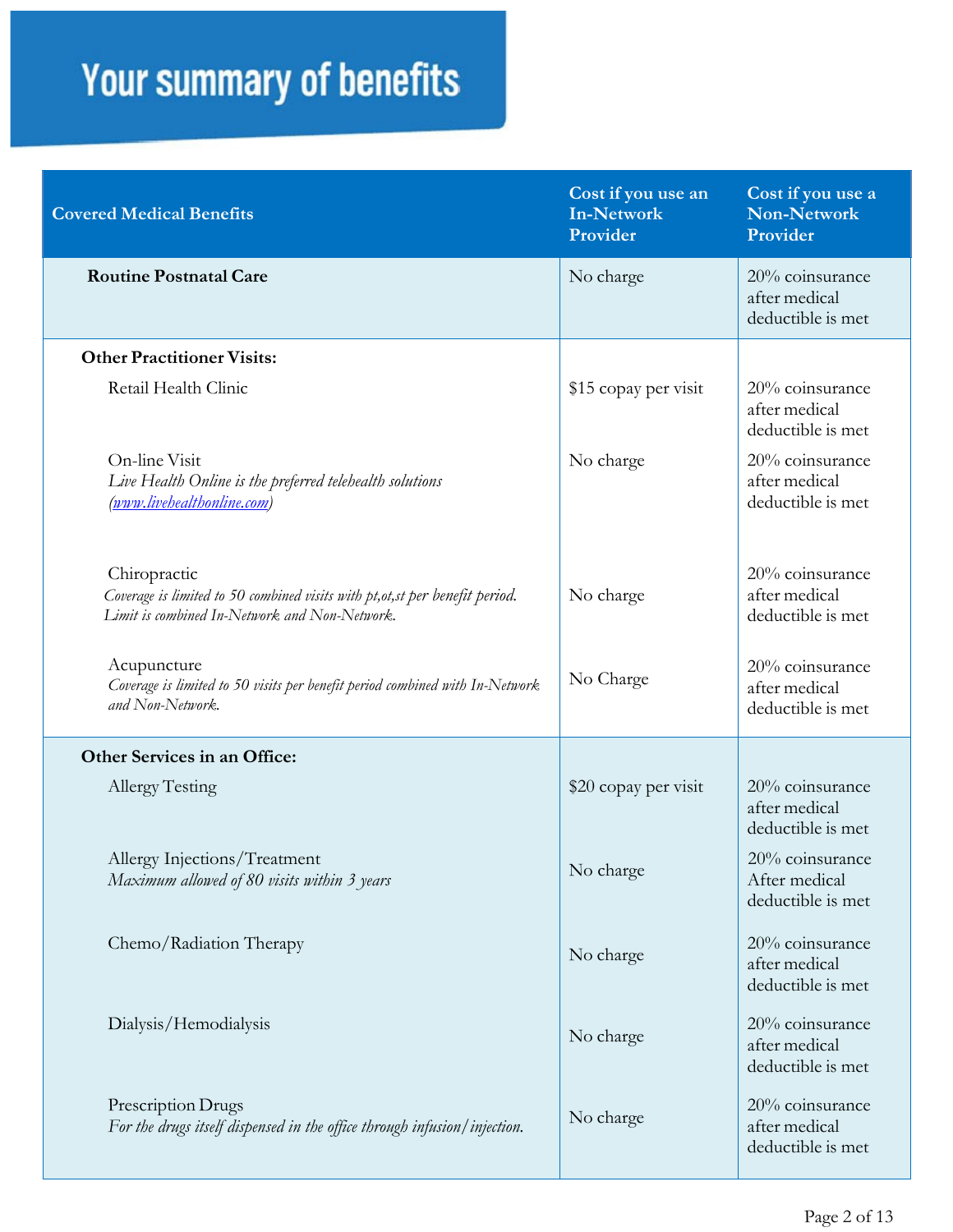| Office<br>All services performed in the office are included in the office copay.                                                | No charge | $20%$ coinsurance<br>after medical<br>deductible is met |
|---------------------------------------------------------------------------------------------------------------------------------|-----------|---------------------------------------------------------|
| Freestanding/Site-of-Service Lab                                                                                                | No charge | 20% coinsurance<br>after medical<br>deductible is met   |
| Outpatient Hospital                                                                                                             | No charge | 20% coinsurance<br>after medical<br>deductible is met   |
| X-Ray:                                                                                                                          |           |                                                         |
| Office<br>All services performed in the office are included in the office copay.<br>Breast ultrasound cannot exceed \$20 copay. | No charge | 20% coinsurance<br>after medical<br>deductible is met   |
| Freestanding/Site-of-Service Radiology Center                                                                                   | No charge | 20% coinsurance<br>after medical<br>deductible is met   |
| <b>Outpatient Hospital</b>                                                                                                      | No charge | 20% coinsurance<br>after medical<br>deductible is met   |
| <b>Advanced Diagnostic Imaging:</b><br>Imaging services include MRI, MRA, CAT, CTA, PET, and<br>SPECT scans.                    |           |                                                         |
| Office<br>All services performed in the office are included in the office copay.                                                | No charge | 20% coinsurance<br>after medical<br>deductible is met   |
| Freestanding/Site-of-Service Radiology Center                                                                                   | No charge | 20% coinsurance<br>after medical<br>deductible is met   |
| Outpatient Hospital                                                                                                             | No charge | 20% coinsurance<br>after medical<br>deductible is met   |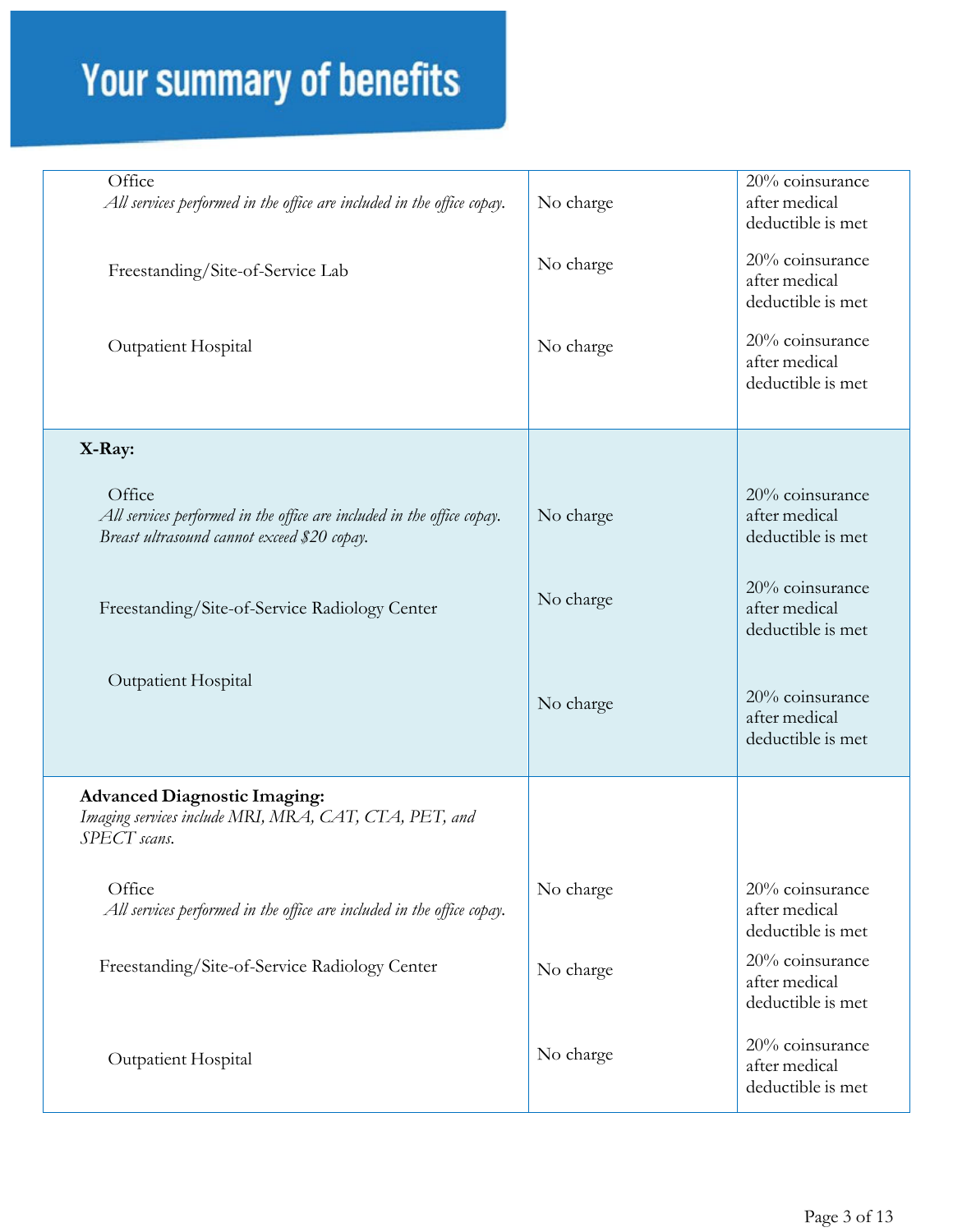| <b>Covered Medical Benefits</b>                         | Cost if you use an<br><b>In-Network</b><br>Provider | Cost if you use a<br>Non-Network<br>Provider          |
|---------------------------------------------------------|-----------------------------------------------------|-------------------------------------------------------|
| <b>Emergency and Urgent Care</b>                        |                                                     |                                                       |
| <b>Urgent Care</b>                                      | \$25 copay per visit                                | Not Covered                                           |
| <b>Emergency Room Facility Services</b>                 | \$50 copay per visit                                | Covered as In-<br>Network                             |
| <b>Emergency Room Doctor and Other Services</b>         | No charge                                           | Covered as In-<br>Network                             |
| <b>Ambulance Transportation</b>                         | No charge                                           | Covered as In-<br>Network                             |
| Outpatient Mental/Behavioral Health and Substance Abuse |                                                     |                                                       |
| Doctor Office Visit and Online Visit                    | No charge                                           | 20% coinsurance<br>after medical<br>deductible is met |
| Facility visit:                                         |                                                     |                                                       |
| <b>Facility Fees</b>                                    | No charge                                           | 20% coinsurance<br>after medical<br>deductible is met |
| <b>Doctor Services</b>                                  | No charge                                           | 20% coinsurance<br>after medical<br>deductible is met |
| <b>Outpatient Surgery</b>                               |                                                     |                                                       |
| <b>Facility Fees:</b>                                   |                                                     |                                                       |
| Hospital                                                | No charge                                           | 20% coinsurance<br>after medical<br>deductible is met |
| Freestanding Surgical Center                            | No charge                                           | 20% coinsurance<br>after medical<br>deductible is met |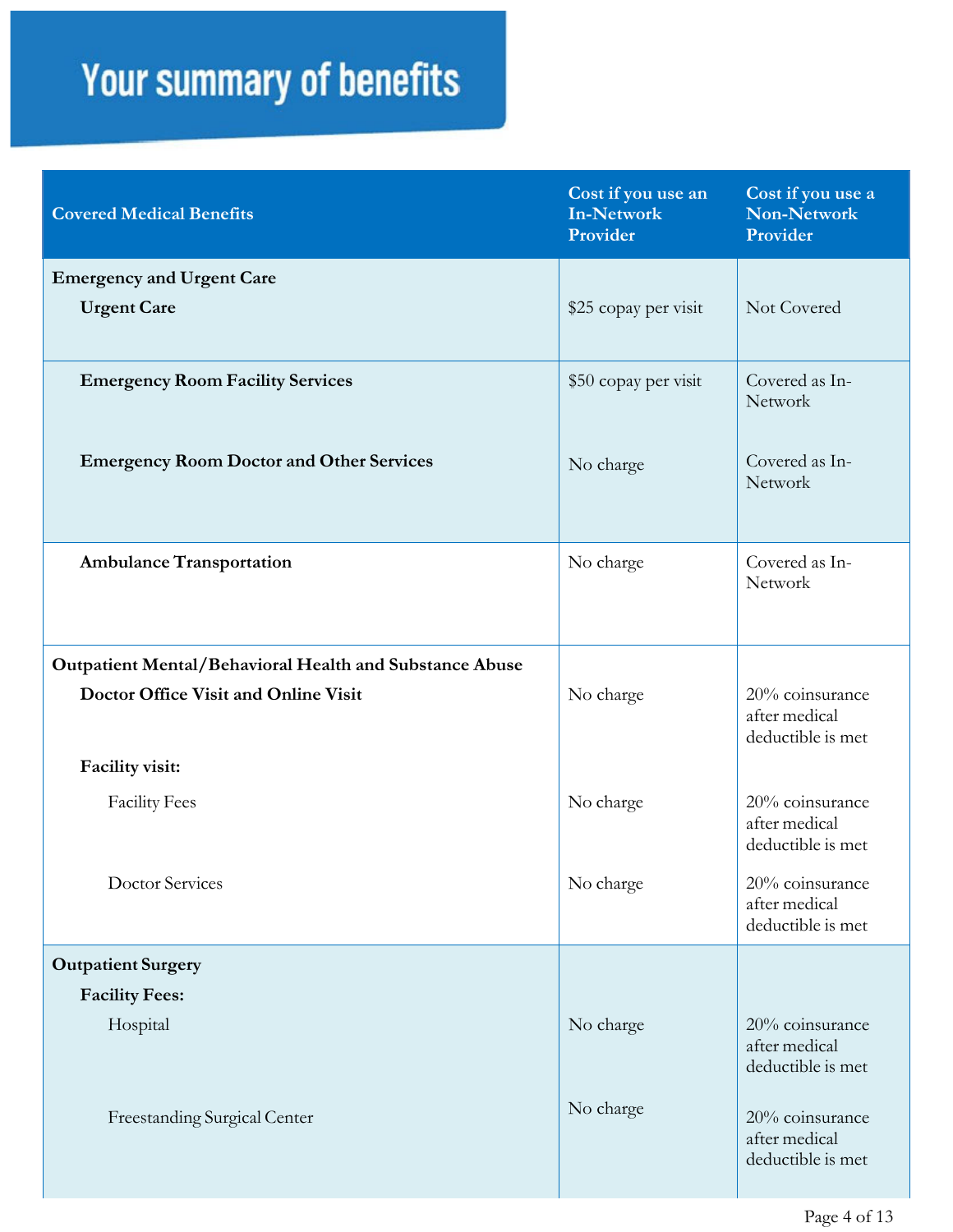| <b>Covered Medical Benefits</b>                                                                                                                                                                                                                                                                                                      | Cost if you use an<br>In-Network<br>Provider | Cost if you use a<br><b>Non-Network</b><br>Provider   |
|--------------------------------------------------------------------------------------------------------------------------------------------------------------------------------------------------------------------------------------------------------------------------------------------------------------------------------------|----------------------------------------------|-------------------------------------------------------|
| <b>Doctor and Other Services:</b>                                                                                                                                                                                                                                                                                                    |                                              |                                                       |
| Hospital                                                                                                                                                                                                                                                                                                                             | No charge                                    | 20% coinsurance<br>after medical<br>deductible is met |
| Freestanding Surgical Center                                                                                                                                                                                                                                                                                                         | No charge                                    | 20% coinsurance<br>after medical<br>deductible is met |
| Hospital Stay (all Inpatient stays including Maternity,<br>Mental/Behavioral Health, Substance Abuse, Infertility,<br>Human Organ and Tissue Transplant services):                                                                                                                                                                   |                                              |                                                       |
| Facility fees (for example, room & board)                                                                                                                                                                                                                                                                                            | No charge                                    | 20% coinsurance<br>after medical<br>deductible is met |
| Doctor and other services                                                                                                                                                                                                                                                                                                            | No charge                                    | 20% coinsurance<br>after medical<br>deductible is met |
| Recovery & Rehabilitation                                                                                                                                                                                                                                                                                                            |                                              |                                                       |
| <b>Home Health Care</b><br>Coverage is limited to 200 visits per benefit period with 80 of the visits eligible<br>as home health aide visits. Limit is combined In-Network and Non-Network<br>Two skilled nursing visits per week are required to be eligible for coverage.<br>Custodial Care is not covered.                        | No charge                                    | \$50 deductible then<br>20% coinsurance               |
| Rehabilitation services (for example,<br>physical/speech/occupational therapy):                                                                                                                                                                                                                                                      |                                              |                                                       |
| Office<br>Coverage for rehabilitative and habilitative physical therapy, occupational<br>therapy, speech therapy and chiropractic care combined is limited to 50 visits per<br>benefit period. Limit is combined across professional visits and outpatient<br>facilities. Limit is combined In-Network and Non-Network               | No charge                                    | 20% coinsurance<br>after medical<br>deductible is met |
| Outpatient Hospital<br>Coverage for rehabilitative and habilitative physical therapy, occupational therapy,<br>speech therapy, and chiropractic care combined is limited to 50 visits per benefit<br>period. Limit is combined across professional visits and outpatient facilities.<br>Limit is combined In-Network and Non-Network | No charge                                    | 20% coinsurance<br>after medical<br>deductible is met |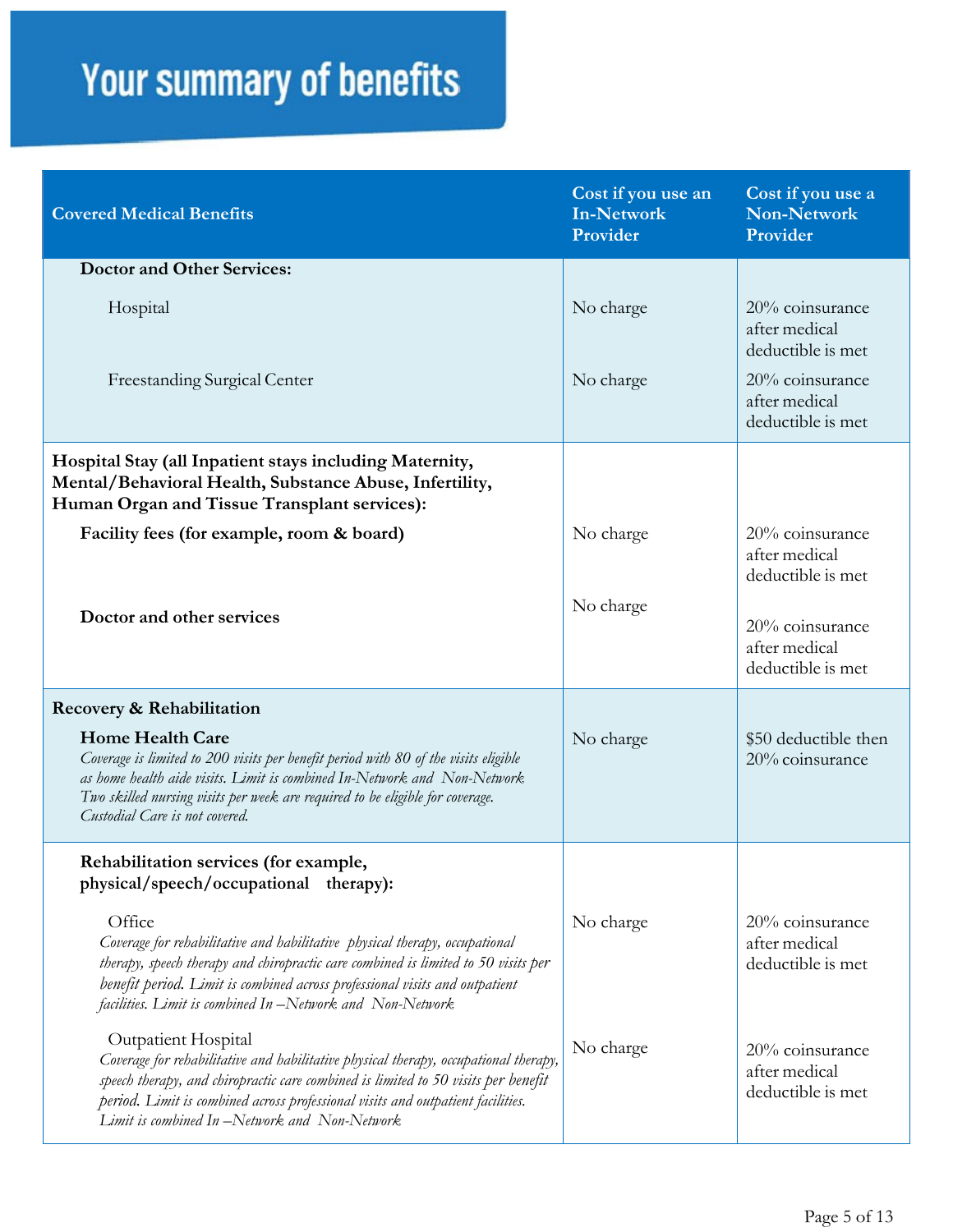| <b>Covered Medical Benefits</b>                                                                                                                                                                             | Cost if you use an<br><b>In-Network</b><br>Provider | Cost if you use a<br><b>Non-Network</b><br>Provider   |
|-------------------------------------------------------------------------------------------------------------------------------------------------------------------------------------------------------------|-----------------------------------------------------|-------------------------------------------------------|
| Cardiac rehabilitation                                                                                                                                                                                      |                                                     |                                                       |
| Office<br>Coverage is limited to 36 visit(s) per episode. Limit is combined In-<br>Network and Non-Network. Visit limits are combined both across<br>outpatient and other professional visits.              | No charge                                           | 20% coinsurance<br>after medical<br>deductible is met |
| Outpatient Hospital<br>Coverage is limited to 36 visit(s) per episode. Limit is combined In-<br>Network and Non-Network. Visit limits are combined both across<br>outpatient and other professional visits. | No charge                                           | 20% coinsurance<br>after medical<br>deductible is met |
| <b>Skilled Nursing Care (in a facility)</b><br>Coverage is limited to 120 days per benefit period. Limit is combined In-<br>Network and Non-Network.                                                        | No charge                                           | 20% coinsurance<br>after medical<br>deductible is met |
| <b>Inpatient Hospice</b><br>60 day maximum                                                                                                                                                                  | $$200$ copay                                        | 20% coinsurance<br>after medical<br>deductible is met |
| <b>Outpatient Hospice</b>                                                                                                                                                                                   | No Charge                                           | 20% coinsurance<br>after medical<br>deductible is met |
| <b>Home Hospice</b><br>Coverage is combined with Home Health Care limits of 200 visits per benefit period.<br>Limit is combined In-Network and Non-Network                                                  | No Charge                                           | \$50 deductible then<br>20% coinsurance               |
| <b>Durable Medical Equipment</b><br>Coverage for hearing aids is limited to 1 per ear every 2 years.                                                                                                        | No charge                                           | 20% coinsurance<br>after medical<br>deductible is met |
| <b>Prosthetic Devices</b><br>Mandatory coverage of a wig if prescribed by a licensed oncologist for a patient who suffers<br>hair loss as a result of chemotherapy.<br>Foot Orthotics are not covered.      | No charge                                           | 20% coinsurance<br>after medical<br>deductible is met |